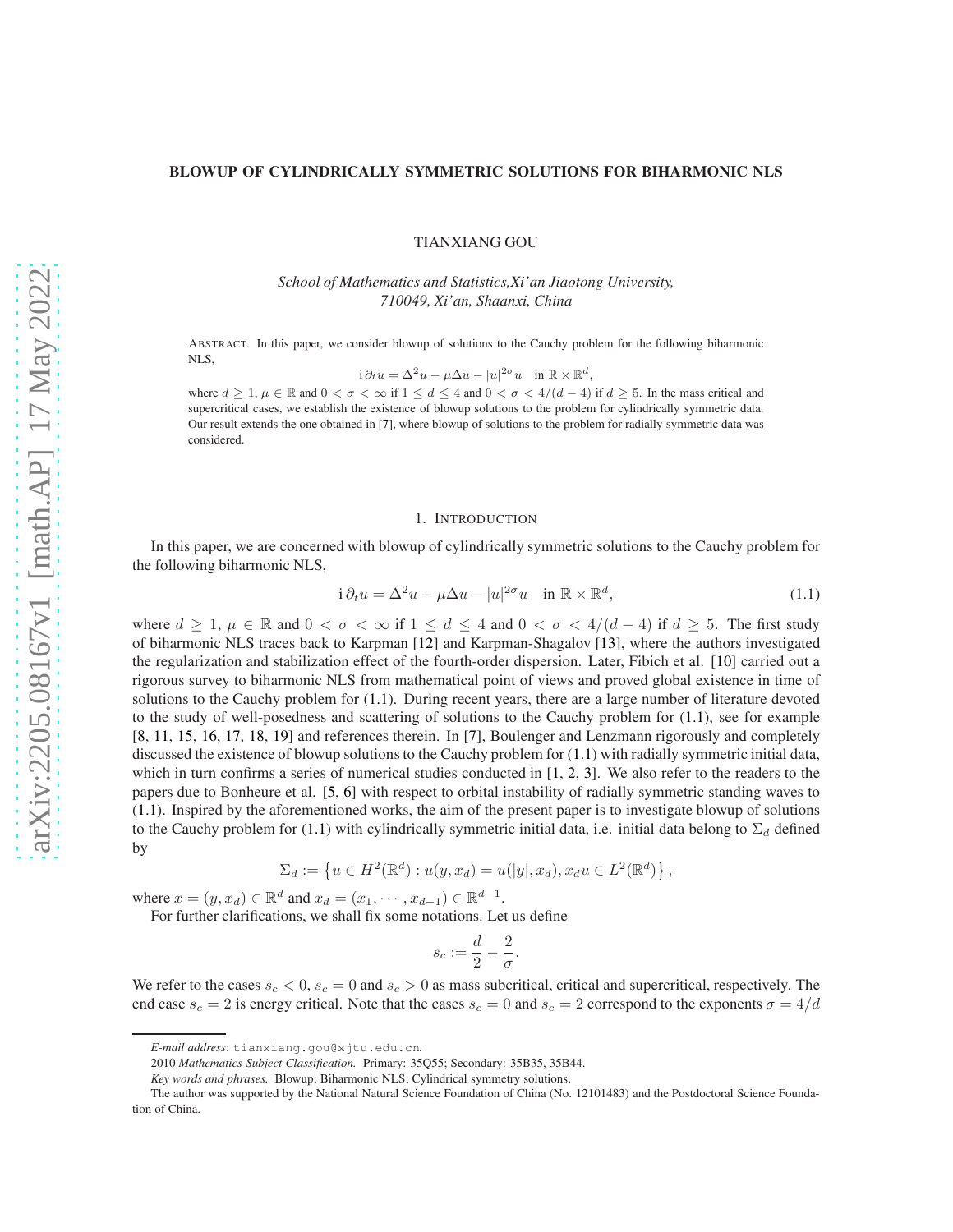and  $\sigma = 4/(d-4)$ , respectively. For  $1 \leq p < \infty$ , we denote by  $L^q(\mathbb{R}^d)$  the usual Lebesgue space with the norm

$$
||u||_p := \left(\int_{\mathbb{R}^d} |u|^p dx\right)^{\frac{1}{p}}.
$$

The Sobolev space  $H^2(\mathbb{R}^d)$  is equipped with the standard norm

$$
||u|| := ||\Delta u||_2 + ||\nabla u||_2 + ||u||_2.
$$

In addition, we denote by  $Q \in H^2(\mathbb{R}^d)$  a ground state to the following nonlinear elliptic equation,

$$
\Delta^2 Q + Q - |Q|^{2\sigma} Q = 0 \quad \text{in } \mathbb{R}^d.
$$

The main results of the present paper read as follows, which gives blowup criteria for solutions to the Cauchy problem for [\(1.1\)](#page-0-0) with cylindrically symmetric data.

<span id="page-1-0"></span>**Theorem 1.1.** (Blowup for Mass-Supercritical Case) Let  $d \geq 5$ ,  $\mu \in \mathbb{R}$  and  $0 < s_c < 2$  with  $0 < \sigma \leq 1$ . *Suppose that*  $u_0 \in \Sigma_d$  *satisfies one of the following condition.* 

(i) If  $\mu \neq 0$ , we assume that

$$
E[u_0] < \begin{cases} 0, & \text{for } \mu > 0, \\ -\chi\mu^2 M[u_0], & \text{for } \mu < 0, \end{cases}
$$

*with some constant*  $\chi = \chi(d, \sigma) > 0$ *.* 

(ii) If 
$$
\mu = 0
$$
, we assume that either  $E[u_0] < 0$  or if  $E[u_0] \geq 0$ , we suppose that

$$
E[u_0]^{s_c}M[u_0]^{2-s_c} < E[Q]^{s_c}M[Q]^{2-s_c}
$$

*and*

$$
\|\Delta u_0\|_2^2\|u_0\|_2^{2-s_c} > \|\Delta Q\|_2^2\|Q\|_2^{2-s_c}
$$

*Then the solution*  $u \in C([0, T), H^2(\mathbb{R}^d))$  *to the Cauchy problem for* [\(1.1\)](#page-0-0) *with initial datum*  $u_0$  *blows up in finite time, i.e.*  $0 < T < +\infty$  *and*  $\lim_{t\to T^-} ||\Delta u||_2 = +\infty$ *.* 

.

Remark 1.1. *The extra restriction on* σ *comes from the use of the well-known radial Sobolev inequality in* R d−1 *. Note that if* 4/d < σ ≤ 1*, then* d ≥ 5*. This is the reason that we need to assume that* d ≥ 5*. Such restrictions are reminiscent of analogous ones for the study of blowup of solutions to NLS with cylindrically symmetric data, see* [\[4,](#page-8-16) [9,](#page-8-17) [14\]](#page-8-18)*.*

<span id="page-1-1"></span>**Theorem 1.2.** (Blowup for Mass-Critical Case) Let  $d \geq 4$ ,  $\mu \geq 0$  and  $s_c = 0$ . Let  $u_0 \in \Sigma_d$  be such that  $E(u_0) < 0$ . Then the solution  $u \in C([0,T), H^2(\mathbb{R}^d))$  to the Cauchy problem for [\(1.1\)](#page-0-0) satisfies the following.

- (i) If  $\mu > 0$ , then  $u(t)$  blows up in finite time.
- (ii) If  $\mu = 0$ , then  $u(t)$  either blows up in finite time or  $u(t)$  blows up in infinite time.

To prove Theorems [1.1](#page-1-0) and [1.2,](#page-1-1) the essential argument is to deduce the evolution of a localized virial quantity  $M_{\varphi_R}[u(t)]$  defined by [\(2.2\)](#page-2-0) along time, see Lemma [2.2.](#page-2-1) To this end, we shall make use of some ideas from [\[7,](#page-8-0) [14\]](#page-8-18). For cylindrically symmetric solutions, the radial Sobolev inequality is only applicable in  $\mathbb{R}^{d-1}$ , then we need to utilize different arguments to estimate error terms due to the nonlinearity in the process of discussion of time evolution of the localized virial quantity.

## 2. PROOFS OF MAIN RESULTS

In this section, we are going to prove Theorems [1.1](#page-1-0) and [1.2.](#page-1-1) To do this, we first need to introduce a localized virial quantity, which is inspired by [\[7\]](#page-8-0) and [\[14\]](#page-8-18). For  $d \geq 2$ , let  $\psi : \mathbb{R}^{d-1} \to \mathbb{R}$  be a radially symmetric and smooth function such that  $|\nabla \psi^j| \in L^\infty(\mathbb{R}^{d-1})$  for  $1 \leq j \leq 6$  and

$$
\psi(r) := \begin{cases} \frac{r^2}{2} & \text{for } r \le 1, \\ const. & \text{for } r \ge 10, \end{cases} \quad \psi''(r) \le 1 \text{ for } r \ge 0.
$$

For  $R > 0$  given, we define a radial function  $\psi_R : \mathbb{R}^{d-1} \to \mathbb{R}$  by

$$
\psi_R(r) := R^2 \varphi \left(\frac{r}{R}\right).
$$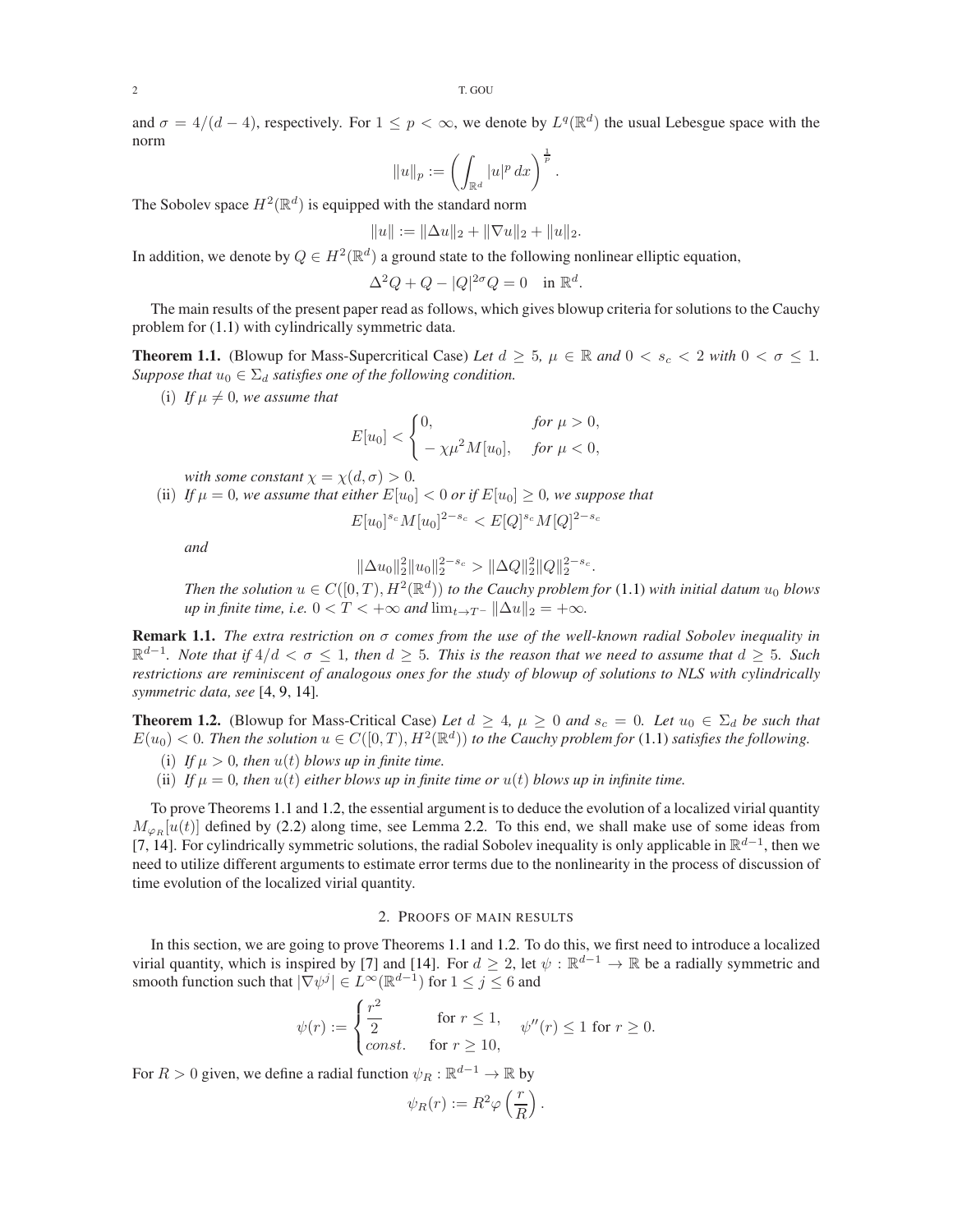It follows from (3.3) in [\[7\]](#page-8-0) that

$$
1 - \psi_R''(r) \ge 0, \quad 1 - \frac{\psi_R'(r)}{r} \ge 0, \quad d - 1 - \Delta \psi_R(r) \ge 0, \quad r \ge 0.
$$
 (2.1)

Let

$$
\varphi_R(x) := \psi_R(r) + \frac{x_d^2}{2}, \quad x = (y, x_d) \in \mathbb{R}^{d-1} \times \mathbb{R}, \ r = |y|.
$$

Define

<span id="page-2-3"></span><span id="page-2-0"></span>
$$
\mathcal{M}_{\varphi_R}[u] := 2\mathrm{Im} \int_{\mathbb{R}^d} \overline{u} \left( \nabla \varphi_R \cdot \nabla u \right) dx. \tag{2.2}
$$

It is simple see that  $\mathcal{M}_{\varphi_R}[u]$  is well-defined for any  $u \in \Sigma_d$ . For later use, we shall give the well-known radial Sobolve inequality in [\[20\]](#page-8-19). For every radial function  $f \in H^1(\mathbb{R}^{d-1})$  with  $d \geq 3$ , then

<span id="page-2-4"></span>
$$
|y|^{\frac{d-2}{2}}|f(y)| \le 2||f||_2^{\frac{1}{2}}\|\nabla f\|_2^{\frac{1}{2}}, \quad y \ne 0.
$$
 (2.3)

We also present the well-known Gagliardo-Nirenberge's inequality in one dimension. For any  $f \in H^1(\mathbb{R})$  and  $p > 2$ , then

<span id="page-2-5"></span>
$$
||f||_p \le C_p ||f'||_2^{\alpha} ||f||_2^{1-\alpha}, \quad \alpha = \frac{p-2}{2p}.
$$
 (2.4)

Let  $f : \mathbb{R}^{d-1} \to \mathbb{C}$  be a radial and smooth function, then

$$
\partial_{kl}^2 f = \left(\delta_{kl} - \frac{x_k x_l}{r^2}\right) \frac{\partial_r f}{r} + \frac{x_k x_l}{r^2} \partial_r^2 f. \tag{2.5}
$$

Next we present the well-posedness of solutions to the Cauchy problem for [\(1.1\)](#page-0-0) in  $H^2(\mathbb{R}^d)$ , which was established by Pausader [\[16\]](#page-8-7).

**Lemma 2.1.** [\[16,](#page-8-7) Proposition 4.1] *Let*  $d \geq 1$ ,  $\mu \in \mathbb{R}$  and  $s_c < 2$ . *Then, for any*  $u_0 \in H^2(\mathbb{R}^d)$ , there exist *a* constant  $T > 0$  and a unique solution  $u \in C([0, T), H^2(\mathbb{R}^d))$  to the Cauchy problem for  $(1.1)$  with initial datum  $u_0$ . The solution has conserved mass and energy in the sense that

$$
M[u(t)] = M[u_0], \quad E[u(t)] = E[u_0], \quad t \in [0, T),
$$

*where*

<span id="page-2-2"></span>
$$
M[u] := \int_{\mathbb{R}^d} |u|^2 \, dx
$$

*and*

$$
E[u] = \frac{1}{2} \int_{\mathbb{R}^d} |\Delta u|^2 \, dx + \frac{\mu}{2} \int_{\mathbb{R}^d} |\nabla u|^2 \, dx - \frac{1}{2\sigma + 2} \int_{\mathbb{R}^d} |u|^{2\sigma + 2} \, dx.
$$

*Moreover, blowup alternative holds, i.e. either*  $T = +\infty$  *or*  $||u(t)||_{H^2} = +\infty$  *as*  $t \to T^-$ *. The solution map* 

$$
u_0 \in H^2(\mathbb{R}^d) \mapsto u \in C([0, T), H^2(\mathbb{R}^d))
$$

*is continuous.*

In the following, we give the evolution of  $\mathcal{M}[u(t)]$  along time, which is the key argument to prove Theorems [1.1](#page-1-0) and [1.2.](#page-1-1)

<span id="page-2-1"></span>**Lemma 2.2.** Let  $d \geq 3$ ,  $R > 0$  and  $0 < \sigma \leq 1$ . Suppose that  $u \in C([0, T); H^2(\mathbb{R}^d))$  is the solution to the *Cauchy problem for* [\(1.1\)](#page-0-0) *with initial datum*  $u_0 \in \Sigma_d$ *. Then, for any*  $t \in [0, T)$ *, there holds that* 

$$
\frac{d}{dt}\mathcal{M}_{R}[u(t)] \leq 8 \int_{\mathbb{R}^{d}} |\Delta u|^{2} dx + 4\mu \int_{\mathbb{R}^{d}} |\nabla u|^{2} dx - \frac{2\sigma d}{\sigma + 1} \int_{\mathbb{R}^{d}} |u|^{2\sigma + 2} dx + X_{\mu}[u] \n+ \mathcal{O}\left(R^{-4} + R^{-2} \|\nabla u\|_{2}^{2} + R^{-\sigma(d-2)} \|\nabla u\|_{2}^{2\sigma} + |\mu|R^{-2}\right) \n= 4d\sigma E(u_{0}) - (2d\sigma - 8) \|\Delta u\|_{2}^{2} - \mu(2d\sigma - 4) \|\nabla u\|_{2}^{2} + X_{\mu}[u] \n+ \mathcal{O}\left(R^{-4} + R^{-2} \|\nabla u\|_{2}^{2} + R^{-\sigma(d-2)} \|\nabla u\|_{2}^{2\sigma} + |\mu|R^{-2}\right),
$$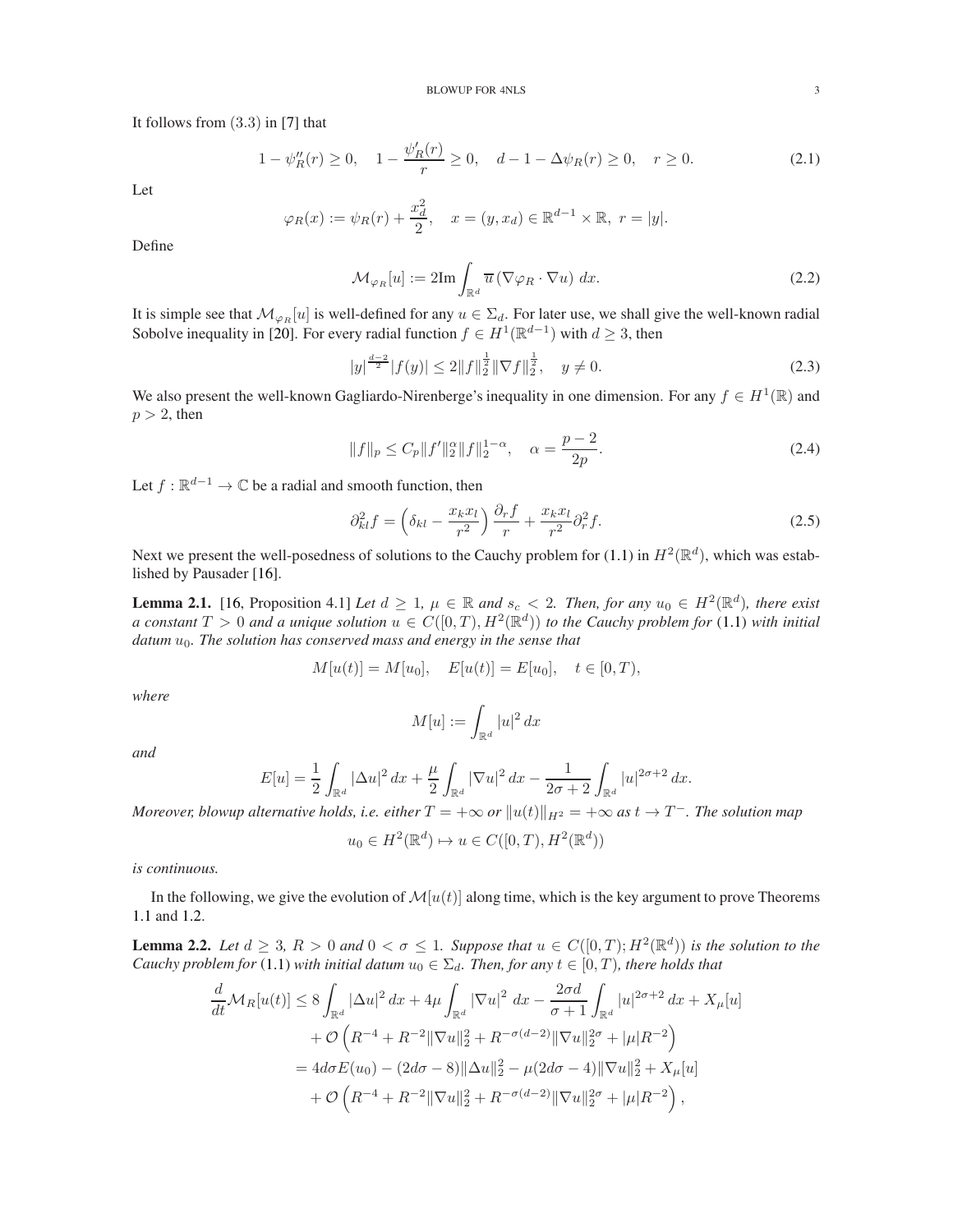*where*

$$
X_{\mu}[u] \lesssim \begin{cases} 0, & \text{for } \mu \ge 0, \\ |\mu| \|\nabla u\|_2^2, & \text{for } \mu < 0. \end{cases}
$$

*Proof.* To achieve this, we shall adapt some elements from [\[7\]](#page-8-0) and [\[14\]](#page-8-18). In view of Step 1 of the proof of [\[7,](#page-8-0) Lemma 3.1], we first have that

$$
\frac{d}{dt}\mathcal{M}_{R}[u(t)] = 8 \sum_{k,l,m=1}^{d} \langle u, \partial_{kl}^{2} (\partial_{lm}^{2} \varphi_{R}) \partial_{mk}^{2} u \rangle + 4 \sum_{k,l=1}^{d} \langle u, \partial_{k} (\partial_{kl} \Delta \varphi_{R}) \partial_{l} u \rangle \n+ 2 \sum_{k=1}^{d} \langle u, \partial_{k} (\Delta^{2} \varphi_{R}) \partial_{l} u \rangle + \langle u, (\Delta^{3} \varphi_{R}) u \rangle \n- 4 \mu \sum_{k,l=1}^{d} \langle u, \partial_{k} (\partial_{kl}^{2} \varphi_{R}) \partial_{l} u \rangle - \mu \langle u, (\Delta^{2} \varphi_{R}) u \rangle - \langle u, [|u|^{2\sigma}, \nabla \varphi_{R} \cdot \nabla + \nabla \cdot \nabla \varphi_{R}] u \rangle ,\n=:\mathcal{A}_{R}^{(1)}[u] + \mathcal{A}_{R}^{(2)}[u] + \mathcal{B}_{R}[u].
$$

In what follows, we are going to estimate the terms  $A_R^{(1)}[u]$ ,  $A_R^{(2)}[u]$  and  $B_R[u]$ . The estimates of dispersive terms  $\mathcal{A}_R^{(1)}$  $\mathcal{A}_R^{(1)}[u]$  and  $\mathcal{A}_R^{(2)}$  $R_R^{(2)}[u]$  are inspired by the proof of [\[7,](#page-8-0) Lemma 3.1]. Let us begin with treating the term  $\mathcal{A}_R^{(1)}[u]$ . Using integration by parts and the definition of  $\varphi_R$ , we are able to derive that

$$
\sum_{k,l,m=1}^{d} \langle u, \partial_{kl}^{2} (\partial_{lm}^{2} \varphi_{R}) \partial_{mk}^{2} u \rangle = \sum_{k,l,m=1}^{d} \int_{\mathbb{R}^{d}} (\partial_{kl}^{2} \overline{u}) (\partial_{lm}^{2} \varphi_{R}) (\partial_{mk}^{2} u) dx
$$
  
\n
$$
= \sum_{k,l,m=1}^{d-1} \int_{\mathbb{R}^{d}} (\partial_{kl}^{2} \overline{u}) (\partial_{lm}^{2} \psi_{R}) (\partial_{mk}^{2} u) dx
$$
  
\n
$$
+ \sum_{l,m=1}^{d-1} \int_{\mathbb{R}^{d}} (\partial_{kl}^{2} \overline{u}) (\partial_{lm}^{2} \psi_{R}) (\partial_{ml}^{2} u) dx
$$
  
\n
$$
+ \sum_{k=1}^{d-1} \int_{\mathbb{R}^{d}} (\partial_{kl}^{2} \overline{u}) (\partial_{dk}^{2} u) dx + \int_{\mathbb{R}^{d}} |\partial_{dd}^{2} u|^{2} dx.
$$
\n(2.6)

We now compute each term in the right hand side of  $(2.6)$ . Utilizing  $(2.5)$ , we can derive that

<span id="page-3-1"></span><span id="page-3-0"></span>
$$
\sum_{k,l,m=1}^{d-1} \int_{\mathbb{R}^d} \left( \partial_{kl}^2 \overline{u} \right) \left( \partial_{lm}^2 \psi_R \right) \left( \partial_{mk}^2 u \right) dx
$$
\n
$$
= \sum_{k,l,m=1}^{d-1} \int_{\mathbb{R}} \int_{\mathbb{R}^{d-1}} \left( \partial_{kl}^2 \overline{u} \right) \left( \partial_{lm}^2 \psi_R \right) \left( \partial_{mk}^2 u \right) dy dx_d
$$
\n
$$
= \int_{\mathbb{R}} \int_{\mathbb{R}^{d-1}} \left( \partial_r^2 \psi_R | \partial_r^2 u |^2 + \frac{d-2}{r^2} \frac{\partial_r \psi_R}{r} | \partial_r u |^2 \right) dy dx_d
$$
\n
$$
= \int_{\mathbb{R}^d} |\Delta_y u|^2 - \left( 1 - \partial_r^2 \psi_R \right) | \partial_r^2 u |^2 - \left( 1 - \frac{\partial_r \psi_R}{r} \right) \frac{d-2}{r^2} | \partial_r u |^2 dx
$$
\n(2.7)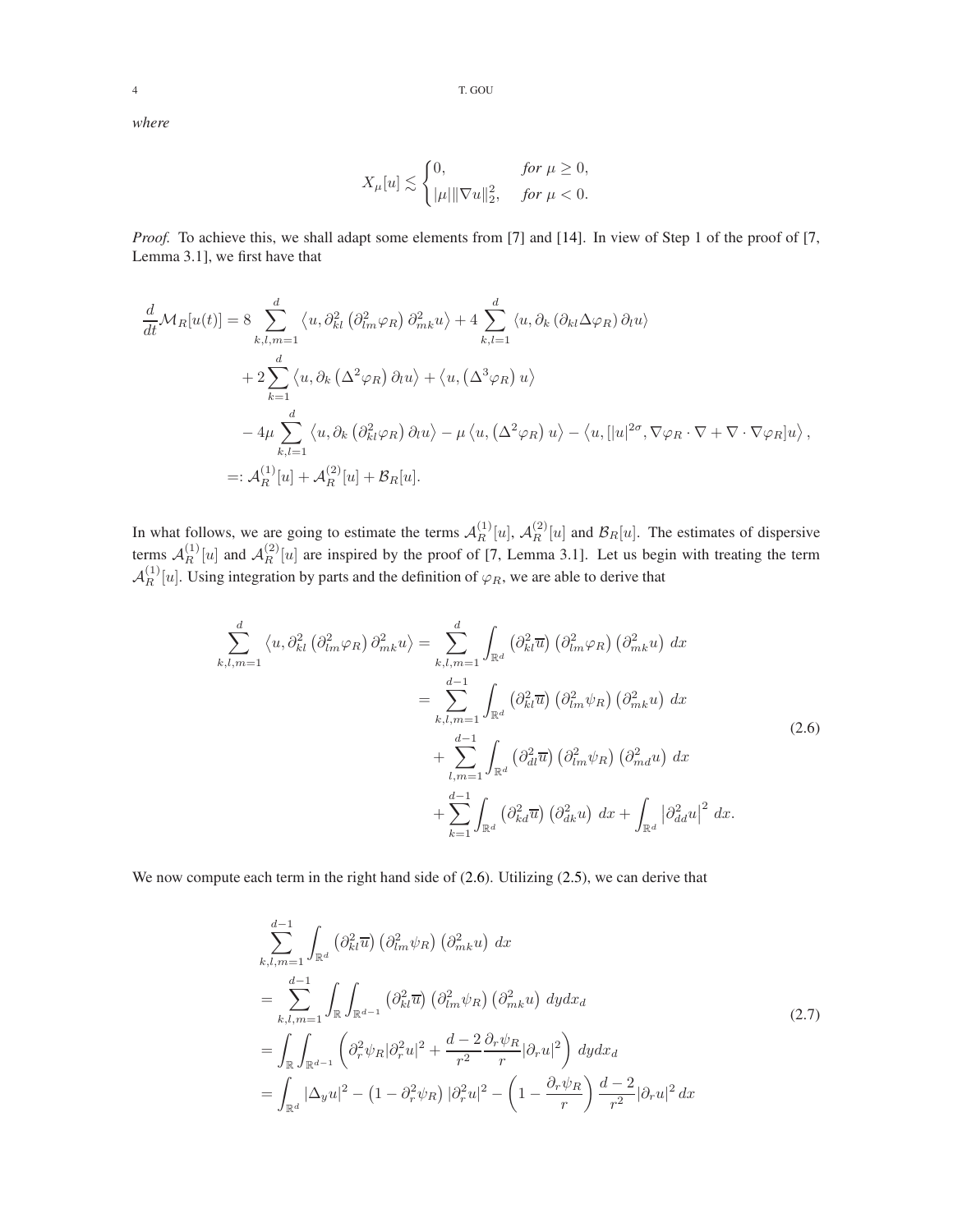and

$$
\sum_{l,m=1}^{d-1} \int_{\mathbb{R}^d} \left( \partial_{dl}^2 \overline{u} \right) \left( \partial_{lm}^2 \psi_R \right) \left( \partial_{md}^2 u \right) dx = \sum_{k=1}^{d-1} \int_{\mathbb{R}^d} \left( \partial_r^2 \psi_R \right) \left| \partial_{kd}^2 u \right|^2 dx
$$
  
\n
$$
= \sum_{k=1}^{d-1} \int_{\mathbb{R}^d} \left| \partial_{kd}^2 u \right|^2 - \left( 1 - \partial_r^2 \psi_R \right) \left| \partial_{kd}^2 u \right|^2 dx
$$
  
\n
$$
= \sum_{k=1}^{d-1} \int_{\mathbb{R}^d} \left( \partial_{kd}^2 \overline{u} \right) \left( \partial_{dk}^2 u \right) - \left( 1 - \partial_r^2 \psi_R \right) \left| \partial_{kd}^2 u \right|^2 dx.
$$
\n(2.8)

In addition, applying integration by parts, we have that

<span id="page-4-0"></span>
$$
\int_{\mathbb{R}^d} \left( \partial_{kd}^2 \overline{u} \right) \left( \partial_{dk}^2 u \right) dx = \int_{\mathbb{R}^d} \left( \partial_{kk}^2 \overline{u} \right) \left( \partial_{dd}^2 u \right) dx.
$$
\n(2.9)

As a consequence, coming back to [\(2.6\)](#page-3-0) and using [\(2.1\)](#page-2-3), [\(2.6\)](#page-3-0), [\(2.7\)](#page-3-1), [\(2.8\)](#page-4-0) and [\(2.9\)](#page-4-1), we now conclude that

<span id="page-4-2"></span><span id="page-4-1"></span>
$$
\sum_{k,l,m=1}^{d} \left\langle u, \partial_{kl}^{2} \left( \partial_{lm}^{2} \varphi_{R} \right) \partial_{mk}^{2} u \right\rangle \leq \int_{\mathbb{R}^{d}} |\Delta u|^{2} dx. \tag{2.10}
$$

Furthermore, by the definitions of  $\varphi_R$  and  $\psi_R$ , there holds that

$$
\sum_{k,l=1}^{d} |\langle u, \partial_k (\partial_{kl} \Delta \varphi_R) \partial_l u \rangle| = \sum_{k,l=1}^{d-1} |\langle u, \partial_k (\partial_{kl} \Delta \psi_R) \partial_l u \rangle| \lesssim R^{-2} \|\nabla u\|_2^2,
$$
  

$$
\sum_{k,l=1}^{d} |\langle u, \partial_k (\Delta^2 \varphi_R) \partial_l u \rangle| = \sum_{k,l=1}^{d-1} |\langle u, \partial_k (\Delta^2 \psi_R) \partial_l u \rangle| \lesssim R^{-2} \|\nabla u\|_2^2,
$$

and

$$
|\langle u, (\Delta^3 \varphi_R) u \rangle| = |\langle u, (\Delta^3 \psi_R) u \rangle| \lesssim R^{-4} ||u||_2^2.
$$

This along with [\(2.10\)](#page-4-2) and the conservation of mass implies that

$$
\mathcal{A}_{R}^{(1)}[u] \leq 8 \int_{\mathbb{R}^{d}} |\Delta u|^{2} dx + \mathcal{O}\left(R^{-4} + R^{-2} \|\nabla u\|_{2}^{2}\right).
$$

We next deal with the term  $A_R^{(2)}[u]$ . In virtue of integration by parts, the definition of  $\varphi_R$  and [\(2.5\)](#page-2-2), we can show that d

$$
\mathcal{A}_{R}^{(2)}[u(t)] = 4\mu \sum_{k,l=1}^{d} \int_{\mathbb{R}^{d}} \left(\partial_{k}\overline{u}\right) \left(\partial_{kl}^{2}\varphi_{R}\right) \left(\partial_{l}u\right) dx - \mu \int_{\mathbb{R}^{d}} \left(\Delta^{2}\varphi_{R}\right) |u|^{2} dx
$$
  
\n
$$
= 4\mu \sum_{k,l=1}^{d-1} \int_{\mathbb{R}} \int_{\mathbb{R}^{d-1}} \left(\partial_{k}\overline{u}\right) \left(\partial_{kl}^{2}\psi_{R}\right) \left(\partial_{l}u\right) dy dx_{d} + 4\mu \int_{\mathbb{R}^{d}} \left|\partial_{d}u\right|^{2} dx - \mu \int_{\mathbb{R}^{d}} \left(\Delta^{2}\psi_{R}\right) |u|^{2} dx
$$
  
\n
$$
= 4\mu \int_{\mathbb{R}} \int_{\mathbb{R}^{d-1}} \left(\partial_{r}^{2}\psi_{R}\right) \left|\partial_{r}u\right|^{2} dy dx_{d} + 4\mu \int_{\mathbb{R}^{d}} \left|\partial_{d}u\right|^{2} dx - \mu \int_{\mathbb{R}^{d}} \left(\Delta^{2}\psi_{R}\right) |u|^{2} dx
$$
  
\n
$$
= 4\mu \int_{\mathbb{R}^{d}} \left|\nabla_{y}u\right|^{2} dx + X_{\mu}[u] + 4\mu \int_{\mathbb{R}^{d}} \left|\partial_{d}u\right|^{2} dx - \mu \int_{\mathbb{R}^{d}} \left(\Delta^{2}\psi_{R}\right) |u|^{2} dx
$$
  
\n
$$
= 4\mu \int_{\mathbb{R}^{d}} \left|\nabla u\right|^{2} dx + X_{\mu}[u] - \mu \int_{\mathbb{R}^{d}} \left(\Delta^{2}\psi_{R}\right) |u|^{2} dx
$$

where

$$
X_{\mu}[u] := -4\mu \int_{\mathbb{R}^d} \left(1 - \partial_r^2 \psi_R\right) |\partial_r u|^2 dx.
$$

Due to  $\Vert \Delta^2 \psi_R \Vert_\infty \lesssim R^{-2}$ , then

$$
\mathcal{A}_{R}^{(2)}[u(t)] = 4\mu \int_{\mathbb{R}^{d}} |\nabla u|^{2} dx + X_{\mu}[u] + \mathcal{O}(|\mu|R^{-2}).
$$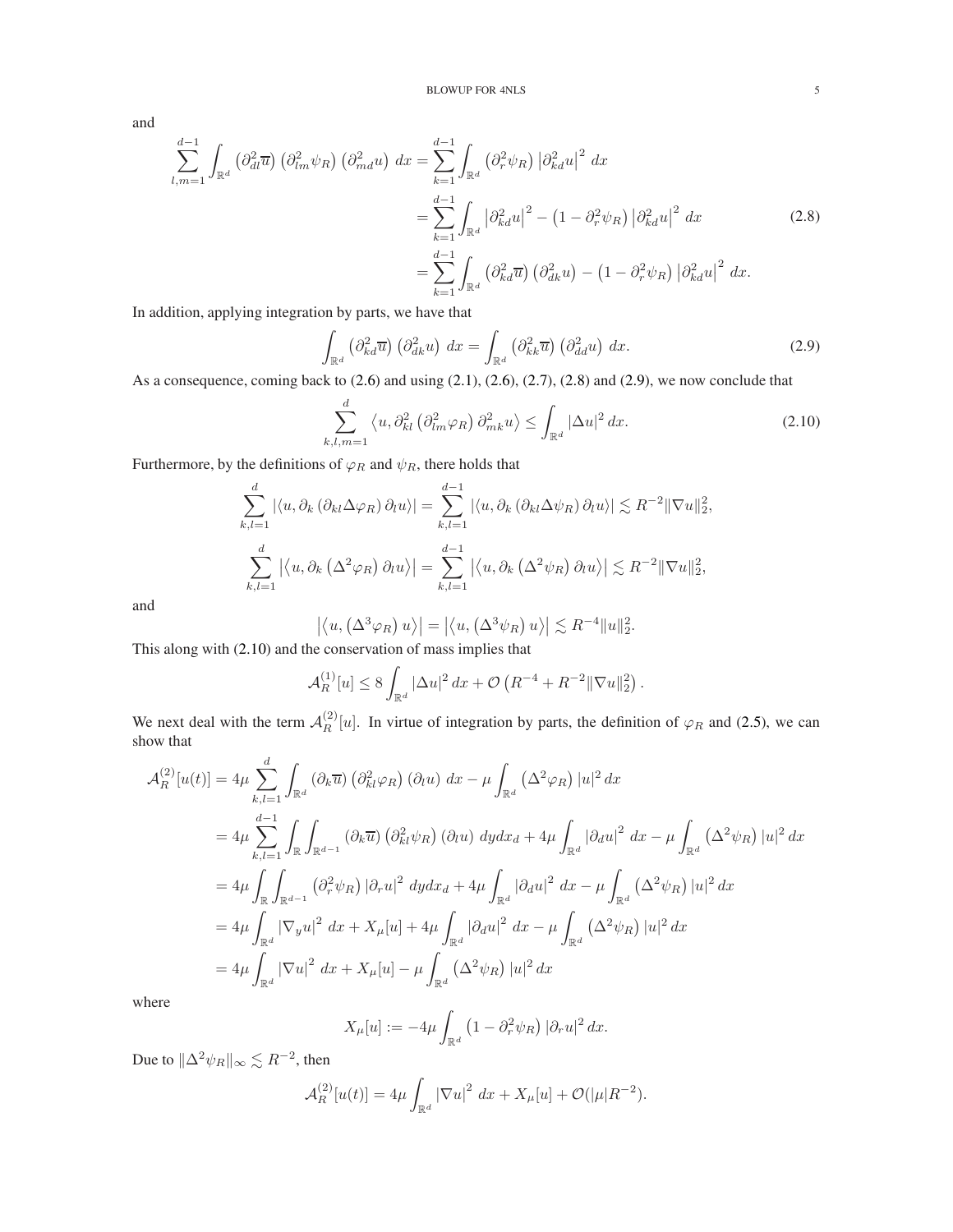We now turn to handle the term  $\mathcal{B}_R[u]$ . Here we need some special treatments. Applying integration by parts and the definition of  $\varphi_R$ , we first derive that

$$
\mathcal{B}_R[u] = 2 \int_{\mathbb{R}^d} |u|^2 \nabla \varphi_R \cdot \nabla \left( |u|^{2\sigma} \right) = -\frac{2\sigma}{\sigma+1} \int_{\mathbb{R}^d} (\Delta \varphi_R) |u|^{2\sigma+2} dx
$$
  

$$
= -\frac{2\sigma}{\sigma+1} \int_{\mathbb{R}^d} (\Delta \psi_R) |u|^{2\sigma+2} dx - \frac{2\sigma}{\sigma+1} \int_{\mathbb{R}^d} |u|^{2\sigma+2} dx
$$
  

$$
= -\frac{2\sigma d}{\sigma+1} \int_{\mathbb{R}^d} |u|^{2\sigma+2} dx - \frac{2\sigma}{\sigma+1} \int_{\mathbb{R}^d} (\Delta \psi_R - d + 1) |u|^{2\sigma+2} dx.
$$

In virtue of the definition of  $\psi_R$  and [\(2.5\)](#page-2-2), then there holds that  $\Delta \psi_R(r) - d + 1 = 0$  for  $0 \le r \le R$ . This further implies that

$$
\mathcal{B}_R[u] = -\frac{2\sigma d}{\sigma + 1} \int_{\mathbb{R}^d} |u|^{2\sigma + 2} \, dx - \frac{2\sigma}{\sigma + 1} \int_{\mathbb{R}} \int_{|y| \ge R} (\Delta \psi_R - d + 1) \, |u|^{2\sigma + 2} \, dy \, dx_d. \tag{2.11}
$$

In the following, we shall estimate the second term in the right hand side of [\(2.11\)](#page-5-0). Observe first that

<span id="page-5-3"></span><span id="page-5-2"></span><span id="page-5-1"></span><span id="page-5-0"></span>
$$
\int_{\mathbb{R}} \int_{|y| \ge R} |u|^{2\sigma+2} dy dx_d \le \int_{\mathbb{R}} \|u\|_{L^{\infty}(|y| \ge R)}^{2\sigma} \|u\|_{L_y^2}^2 dx_d.
$$
\n(2.12)

To proceed the proof, we first consider the case that  $\sigma = 1$ . In this case, by [\(2.3\)](#page-2-4), Hölder's inequality and the conservation of mass, then

$$
\int_{\mathbb{R}} \|u\|_{L^{\infty}(|y|\geq R)}^2 dx_d \lesssim R^{-(d-2)} \int_{\mathbb{R}} \|u\|_{L^2_y} \|\nabla_y u\|_{L^2_y} dx_d
$$
\n
$$
\leq R^{-(d-2)} \|u\|_2 \|\nabla_y u\|_2 \lesssim R^{-(d-2)} \|\nabla_y u\|_2.
$$
\n(2.13)

On the other hand, by Hölder's inequality and the conservation of mass, we know that

$$
||u||_{L^{\infty}(\mathbb{R},L_y^2(\mathbb{R}^{d-1}))}^2 = \sup_{x_d \in \mathbb{R}} \int_{\mathbb{R}^{d-1}} |u|^2 dy = \sup_{x_d \in \mathbb{R}} \int_{\mathbb{R}^{d-1}} \int_{-\infty}^{x_d} \partial_d (|u|^2) dy dx_d
$$
  
= 2Re  $\sup_{x_d \in \mathbb{R}} \int_{\mathbb{R}^{d-1}} \int_{-\infty}^{x_d} \overline{u} (\partial_d u) dy dx_d \le 2||u||_2 ||\partial_d u||_2 \lesssim ||\partial_d u||_2.$  (2.14)

Consequently, going back to [\(2.12\)](#page-5-1) and using [\(2.13\)](#page-5-2) and [\(2.14\)](#page-5-3), we derive that

$$
\int_{\mathbb{R}} \int_{|y| \ge R} |u|^4 \, dy \, dx \le R^{-(d-2)} \|\nabla_y u\|_2 \|\partial_d u\|_2 \lesssim R^{-(d-2)} \|\nabla u\|_2^2. \tag{2.15}
$$

We next consider the case that  $0 < \sigma < 1$ . In this case, from [\(2.12\)](#page-5-1) and Hölder's inequality, it follows that

$$
\int_{\mathbb{R}} \int_{|y| \ge R} |u|^{2\sigma+2} dx \le \left( \int_{\mathbb{R}} \|u\|_{L^{\infty}(|y| \ge R)}^2 dx \right)^{\sigma} \left( \int_{\mathbb{R}} \|u\|_{L_y^{\frac{2}{\sigma}}}^{\frac{2}{1-\sigma}} dx \right)^{1-\sigma}.
$$
\n(2.16)

In view of [\(2.4\)](#page-2-5) and the conservation of mass, we get that

$$
\int_{\mathbb{R}} \|u\|_{L_y^2}^{\frac{2}{1-\sigma}} dx_d \le \left(\int_{\mathbb{R}} \left|\partial_d \left(\|u\|_{L_y^2}\right)\right|^2 dx_d\right)^{\frac{\sigma}{2(1-\sigma)}} \left(\int_{\mathbb{R}} \|u\|_{L_y^2}^2 dx\right)^{\frac{2-\sigma}{2(1-\sigma)}}
$$
\n
$$
\lesssim \left(\int_{\mathbb{R}} \left|\partial_d \left(\|u\|_{L_y^2}\right)\right|^2 dx_d\right)^{\frac{\sigma}{2(1-\sigma)}}.
$$
\n(2.17)

Furthermore, notice that

$$
\left|\partial_d \left( \|u\|_{L_y^2} \right) \right| \|u\|_{L_y^2} = \frac{1}{2} \left| \partial_d \left( \|u\|_{L_y^2}^2 \right) \right| = \frac{1}{2} \left| \text{Re} \int_{\mathbb{R}^{d-1}} \overline{u} \left( \partial_d u \right) \, dy \right| \leq \frac{1}{2} \|\partial_d u\|_{L_y^2} \|u\|_{L_y^2}.
$$

This means that

<span id="page-5-8"></span><span id="page-5-7"></span><span id="page-5-6"></span><span id="page-5-5"></span><span id="page-5-4"></span>
$$
\left|\partial_d\left(\|u\|_{L_y^2}\right)\right| \le \frac{1}{2} \|\partial_d u\|_{L_y^2}.\tag{2.18}
$$

As a result, via [\(2.17\)](#page-5-4), we obtain that

$$
\int_{\mathbb{R}} \|u\|_{L_y^{2}}^{\frac{2}{1-\sigma}} dx_d \lesssim \left( \int_{\mathbb{R}} \|\partial_d u\|_{L_y^{2}}^2 dx_d \right)^{\frac{\sigma}{2(1-\sigma)}} = \|\partial_d u\|_{2}^{\frac{\sigma}{1-\sigma}}.
$$
\n(2.19)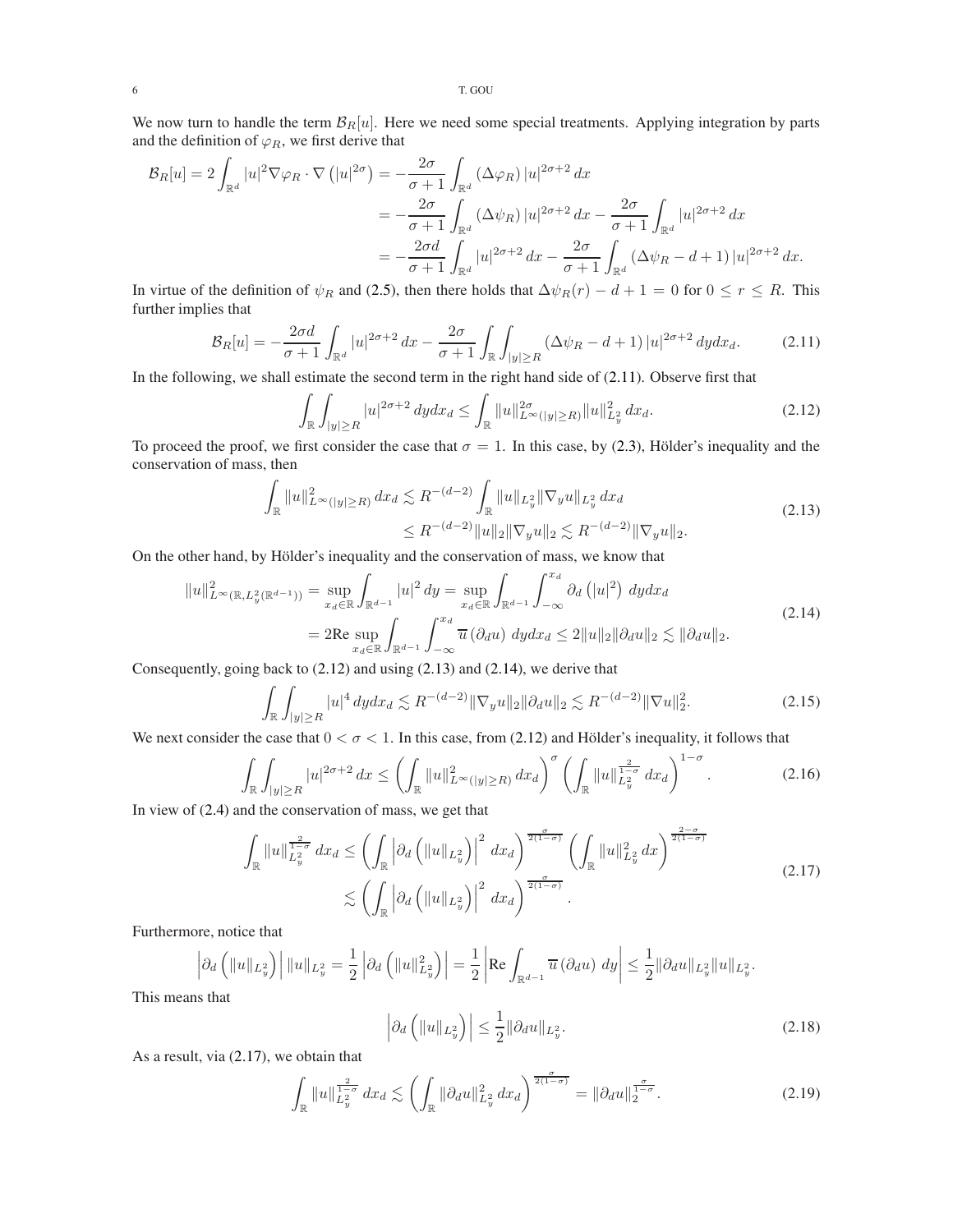Using  $(2.13)$  and  $(2.19)$ , we then obtain from  $(2.16)$  that

$$
\int_{|y| \ge R} |u|^{2\sigma+2} \, dx \lesssim R^{-\sigma(d-2)} \|\nabla_y u\|_2^{\sigma} \|\partial_d u\|_2^{\sigma} \lesssim R^{-\sigma(d-2)} \|\nabla u\|_2^{2\sigma}.
$$
\n(2.20)

To sum up, it then follows from  $(2.11)$ ,  $(2.15)$  and  $(2.20)$  that

<span id="page-6-0"></span>
$$
\mathcal{B}_R[u] \lesssim -\frac{2\sigma d}{\sigma+1} \int_{\mathbb{R}^d} |u|^{2\sigma+2} \, dx + R^{-\sigma(d-2)} \|\nabla u\|_2^{2\sigma}.
$$

Accordingly, applying the estimates to  $\mathcal{A}_R^{(1)}$  $\mathcal{A}_R^{(1)}[u], \, \mathcal{A}_R^{(2)}$  $R^{(2)}[u]$  and  $\mathcal{B}_R[u]$  and the conservation of energy, we finally derive that

$$
\frac{d}{dt}\mathcal{M}_{R}[u(t)] \leq 8 \int_{\mathbb{R}^{d}} |\Delta u|^{2} dx + 4\mu \int_{\mathbb{R}^{d}} |\nabla u|^{2} dx - \frac{2\sigma d}{\sigma + 1} \int_{\mathbb{R}^{d}} |u|^{2\sigma + 2} dx + X_{\mu}[u] \n+ \mathcal{O}\left(R^{-4} + R^{-2} \|\nabla u\|_{2}^{2} + R^{-\sigma(d-2)} \|\nabla u\|_{2}^{2\sigma} + |\mu| R^{-2}\right) \n= 4d\sigma E(u_{0}) - (2d\sigma - 8) \|\Delta u\|_{2}^{2} - \mu(2d\sigma - 4) \|\nabla u\|_{2}^{2} + X_{\mu}[u] \n+ \mathcal{O}\left(R^{-4} + R^{-2} \|\nabla u\|_{2}^{2} + R^{-\sigma(d-2)} \|\nabla u\|_{2}^{2\sigma} + |\mu| R^{-2}\right),
$$

This completes the proof.  $\Box$ 

*Proof of Theorem* [1.1](#page-1-0). Noting that  $0 < \sigma \le 1$  and applying Lemma [2.2,](#page-2-1) then the proof can be completed by closely following the one of [\[7,](#page-8-0) Theorem 1].  $\Box$ 

*Proof of Theorem* [1.2](#page-1-1). If  $\mu > 0$ , using Lemma [2.2](#page-2-1) and arguing as the proof of [\[7,](#page-8-0) Theorem 3], we can get the desired result. To complete the proof, we only need to consider the case that  $\mu = 0$ . In this case, we need to conduct a more refined analysis to the evolution of  $\mathcal{M}[u(t)]$  along time. From the proof of Lemma [2.2,](#page-2-1) [\(2.1\)](#page-2-3) and [\(2.5\)](#page-2-2), we first have that

$$
\frac{d}{dt} \mathcal{M}_R[u(t)] \le 16E(u_0) - 8 \int_{\mathbb{R}^d} \left(1 - \partial_r^2 \psi_R\right) |\partial_r^2 u|^2 dx + \int_{\mathbb{R}^d} \left(\Delta^3 \psi_R\right) |u|^2 dx \n- \int_{\mathbb{R}^d} A_R |\partial_r u|^2 dx + \int_{\mathbb{R}^N} B_R |u|^{2 + \frac{8}{d}} dx,
$$
\n(2.21)

where

<span id="page-6-1"></span>
$$
A_R := 4\partial_r^2 \Delta \psi_R + 2\Delta^2 \psi_R(r), \quad B_R := \frac{8}{d+4} \left(d-1 - \Delta \psi_R\right).
$$

Thereinafter, we shall estimate the last two terms in the right hand side of [\(2.21\)](#page-6-1). Using (7.7) in [\[7\]](#page-8-0) and the conservation of mass, we can derive that

$$
\left| \int_{\mathbb{R}^d} A_R |\partial_r u|^2 \, dx \right| = \left| \int_{\mathbb{R}} \int_{\mathbb{R}^{d-1}} A_R |\partial_r u|^2 \, dy dx_d \right| \lesssim 8 \eta R^4 \int_{\mathbb{R}} \| A_R \partial_r^2 u \|_{L_y^2}^2 \, dx_d + \eta^{-1} R^{-4} \int_{\mathbb{R}} \| u \|_{L_y^2}^2 \, dx_d
$$
  
= 8 \eta R^4 \| A\_R \partial\_r^2 u \|\_2^2 + \eta^{-1} R^{-4},

where  $\eta > 0$  is an arbitrary constant. We now treat the other term. To do this, we first consider the case that  $d = 4$ . In this case, we have that

$$
\left| \int_{\mathbb{R}^d} B_R |u|^4 \, dx \right| = \left| \int_{\mathbb{R}} \int_{|y| \ge R} B_R |u|^4 \, dy \, dx \right| \le \int_{\mathbb{R}} \|u\|_{L_y^2}^2 \|B_R^{\frac{1}{2}} u\|_{L^\infty(|y| \ge R)}^2 \, dx \, dx \le \|u\|_{L^\infty(R, L_y^2(\mathbb{R}^{N-1}))}^2 \int_{\mathbb{R}} \|B_R^{\frac{1}{2}} u\|_{L^\infty(|y| \ge R)}^2 \, dx \, dx \right| \tag{2.22}
$$

because of  $B_R = 0$  for  $0 \le r \le R$ . In view of [\(2.3\)](#page-2-4) with  $d = 4$  and the definition of  $B_R$ , we are able to infer that

<span id="page-6-3"></span><span id="page-6-2"></span>
$$
\int_{\mathbb{R}} \|B_R^{\frac{1}{2}} u\|_{L^{\infty}(|y| \ge R)}^2 dx_d \lesssim R^{-2} \int_{\mathbb{R}} \|B_R^{\frac{1}{2}} u\|_{L_y^2} \|\nabla_y (B_R^{\frac{1}{2}} u)\|_{L_y^2} dx_d
$$
\n
$$
\lesssim R^{-2} \int_{\mathbb{R}} \|u\|_{L_y^2} \|\nabla_y (B_R^{\frac{1}{2}} u)\|_{L_y^2} dx_d.
$$
\n(2.23)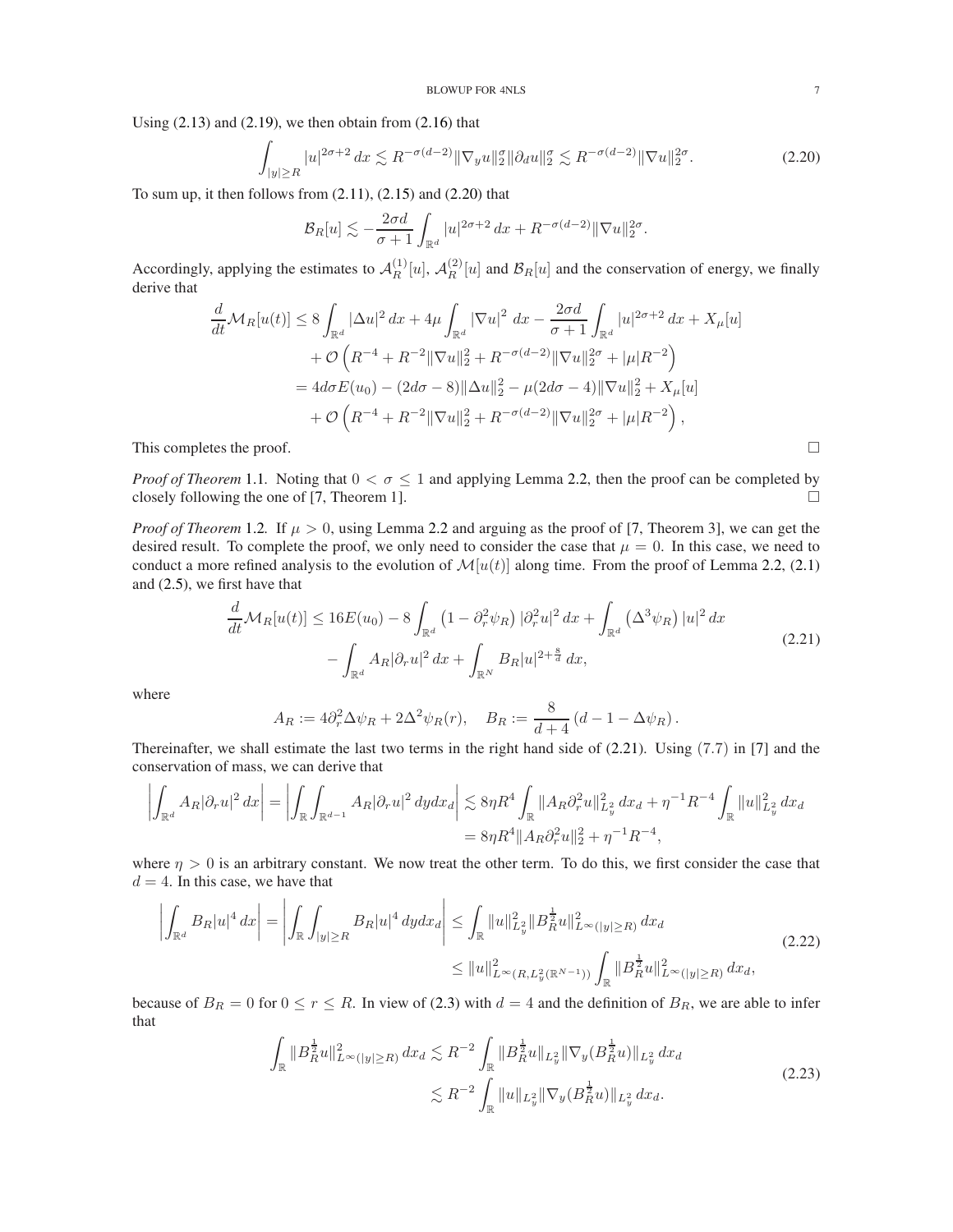It follows from (7.9) with  $d = 4$  in [\[7\]](#page-8-0) that

<span id="page-7-0"></span>
$$
\|\nabla_y (B_R^{\frac{1}{2}} u)\|_{L_y^2}^2 \lesssim \left(\eta^{-\frac{1}{4}} + R^{-2}\right) \|u\|_{L_y^2}^2 + 8 \eta^{\frac{1}{4}} \|B_R \partial_r^2 u\|_{L_y^2}^2.
$$

By means of [\(2.23\)](#page-6-2), the conservation of mass and Hölder's inequality, we then get that

$$
\int_{\mathbb{R}} \|B_R^{\frac{1}{2}} u\|_{L^{\infty}(|y| \ge R)}^2 dx_d \lesssim R^{-2} \left(\eta^{-\frac{1}{4}} + R^{-2}\right) + 8R^{-2} \eta^{\frac{1}{4}} \int_{\mathbb{R}^d} \|u\|_{L^2_y} \|B_R \partial_r^2 u\|_{L^2_y} dx_d
$$
\n
$$
\lesssim R^{-2} \left(\eta^{-\frac{1}{4}} + R^{-2}\right) + 8R^{-2} \eta^{\frac{1}{4}} \|B_R \partial_r^2 u\|_2.
$$
\n(2.24)

Going back to [\(2.22\)](#page-6-3) and using [\(2.14\)](#page-5-3) and [\(2.24\)](#page-7-0), we then get that

$$
\left| \int_{\mathbb{R}^N} B_R |u|^4 dx \right| \lesssim R^{-2} \left( \eta^{-\frac{1}{4}} + R^{-2} \right) ||\partial_d u||_2 + 8R^{-2} \eta^{\frac{1}{4}} ||B_R \partial_r^2 u||_2 ||\partial_d u||_2
$$
  

$$
\leq R^{-2} \left( \eta^{-\frac{1}{4}} + R^{-2} \right) ||\partial_d u||_2 + R^{-4} \eta^{-\frac{1}{2}} ||\partial_d u||_2^2 + 8\eta ||B_R \partial_r^2 u||_2^2.
$$

Taking into account [\(2.21\)](#page-6-1) and noting that  $\|\Delta^2\varphi_R\|_\infty \lesssim R^{-2}$ , we then obtain that

$$
\frac{d}{dt}\mathcal{M}_R[u(t)] \le 16E(u_0) - 8\int_{\mathbb{R}^d} \left(1 - \partial_r^2 \psi_R - \eta \left(R^4 A_R^2 + B_R^2\right)\right) |\partial_r^2 u|^2 dx \n+ R^{-2} \left(\eta^{-\frac{1}{4}} + R^{-2}\right) ||\partial_d u||_2 + R^{-4} \eta^{-\frac{1}{2}} ||\partial_d u||_2^2 + \eta^{-1} R^{-4} + R^{-2}.
$$
\n(2.25)

Next we consider the case that  $d \geq 5$ . In this case, by Hölder's inequality and the definition of  $B_R$ , we can obtain that  $\overline{1}$ 

$$
\left| \int_{\mathbb{R}^N} B_R |u|^{2 + \frac{8}{d}} dx \right| = \left| \int_{\mathbb{R}} \int_{|y| \ge R} B_R |u|^{2 + \frac{8}{d}} dy dx_d \right| \le \int_{\mathbb{R}} \|B_R^{\frac{1}{2}} u\|_{L_y^{\infty}(|y| \ge R)}^{\frac{8}{d}} \|B_R^{\frac{1}{2} - \frac{2}{d}} u\|_{L_y^2}^2 dx_d
$$
\n
$$
\le \left( \int_{\mathbb{R}} \|B_R^{\frac{1}{2}} u\|_{L_y^{\infty}(|y| \ge R)}^2 dx_d \right)^{\frac{4}{d}} \left( \int_{\mathbb{R}} \|u\|_{L_y^{\frac{2d}{d}} dx_d \right)^{\frac{d-4}{d}}.
$$
\nin application of (2.4) leads to

\n
$$
= \left( \int_{\mathbb{R}} \|B_R^{\frac{1}{2}} u\|_{L_y^{\infty}(|y| \ge R)}^2 dx_d \right)^{\frac{d-4}{d}}.
$$
\n(2.26)

As an application of [\(2.4\)](#page-2-5) leads to

$$
\int_{\mathbb{R}} \|u\|_{L_y^2}^{\frac{2d}{d-4}} dx_d \lesssim \left( \int_{\mathbb{R}^d} \left| \partial_d \left( \|u\|_{L_y^2} \right) \right|^2 dx_d \right)^{\frac{2}{d-4}} \left( \int_{\mathbb{R}} \|u\|_{L_y^2}^2 dx_d \right)^{\frac{d-2}{d-4}}.
$$
\n(2.27)

It then follows from [\(2.18\)](#page-5-8), [\(2.27\)](#page-7-1) and the conservation of mass that

<span id="page-7-4"></span><span id="page-7-3"></span><span id="page-7-2"></span><span id="page-7-1"></span>
$$
\int_{\mathbb{R}} \|u\|_{L_y^{2}}^{\frac{2d}{d-4}} dx_d \lesssim \left( \int_{\mathbb{R}^d} \|\partial_d u\|_{L_y^{2}}^2 dx_d \right)^{\frac{2}{d-4}} = \|\partial_d u\|_2^{\frac{4}{d-4}}.
$$
\n(2.28)

Therefore, coming back to [\(2.26\)](#page-7-2) and using [\(2.24\)](#page-7-0) and [\(2.28\)](#page-7-3), we derive that

$$
\left| \int_{\mathbb{R}^N} B_R |u|^{2+\frac{8}{d}} dx \right| \lesssim \left( \int_{\mathbb{R}} \|B_R^{\frac{1}{2}} u\|_{L_y^{\infty}(|y| \ge R)}^2 dx_d \right)^{\frac{4}{d}} \|\partial_d u\|_2^{\frac{4}{d}}
$$
  
\n
$$
\lesssim R \int_{\mathbb{R}} \|B_R^{\frac{1}{2}} u\|_{L_y^{\infty}(|y| \ge R)}^2 dx_d + R^{-\frac{4}{d-4}} \|\partial_d u\|_2^{\frac{4}{d-4}}
$$
  
\n
$$
\le R^{-1} \left( \eta^{-\frac{1}{4}} + R^{-2} \right) \|\partial_d u\|_2 + 8R^{-1} \eta^{\frac{1}{4}} \|B_R \partial_r^2 u\|_2 + R^{-\frac{4}{d-4}} \|\partial_d u\|_2^{\frac{4}{d-4}}
$$
  
\n
$$
\lesssim R^{-1} \left( \eta^{-\frac{1}{4}} + R^{-2} \right) \|\partial_d u\|_2 + 8\eta \|B_R \partial_r^2 u\|_2^2 + R^{-\frac{4}{d-4}} \|\partial_d u\|_2^{\frac{4}{d-4}} + R^{-2} \eta^{-\frac{1}{2}}.
$$

As a consequence, invoking [\(2.21\)](#page-6-1), we finally derive that

<span id="page-7-5"></span>
$$
\frac{d}{dt}\mathcal{M}_R[u(t)] \le 16E(u_0) - 8\int_{\mathbb{R}^d} \left(1 - \partial_r^2 \psi_R - \eta \left(R^4 A_R^2 + B_R^2\right)\right) |\partial_r^2 u|^2 dx
$$

$$
+ R^{-1} \left(\eta^{-\frac{1}{4}} + R^{-2}\right) ||\partial_d u||_2 + R^{-4} \eta^{-\frac{1}{2}} ||\partial_d u||_2^2
$$
(2.29)
$$
+ R^{-\frac{4}{d-4}} ||\partial_d u||_2^{\frac{4}{d-4}} + R^{-2} \eta^{-\frac{1}{2}} + \eta^{-1} R^{-4} + R^{-2}.
$$

At this point, using [\(2.25\)](#page-7-4) and [\(2.29\)](#page-7-5) and reasoning as the proof of [\[7,](#page-8-0) Theorem 3], we are able to finish the proof. This completes the proof.  $\Box$